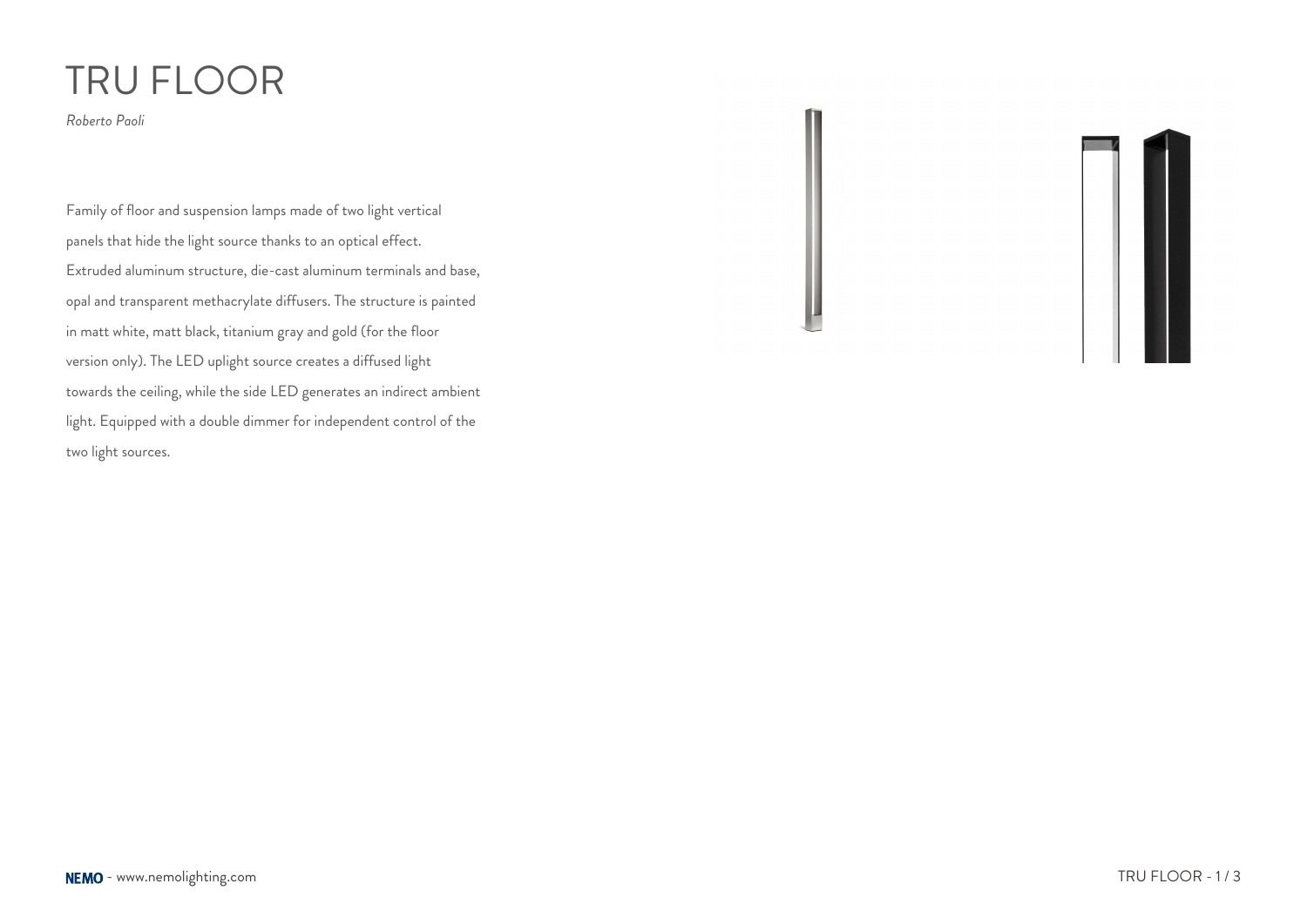## LED 2700K **LAMPING** Source linear LED + LED board Total power 16W + 33W Emission up + back, indirect Switching Switching Switching and the double dimming, push on board 85 Tension 110/240V Color temperature 2700K Luminous flux 2125+1765lm (luminous output) Typ cri 85 Energy class A+ Materials aluminium + PC Notes cable lenght 3,3m Net lamp weight 9 kg  $|12|$  $|10|$ *Codes Structure/Diffuser* TRU LWW 25 white/white TRU LNN 25 black/white TRU LDD 25 titan grey/white TRU LGG 25 gold painted/white PACKAGE

Package 01 Dimension: 28x26x20 cm / Gross weight: 8 kg Package 02 Dimension: 22x17x191 cm / Gross weight: 4 kg